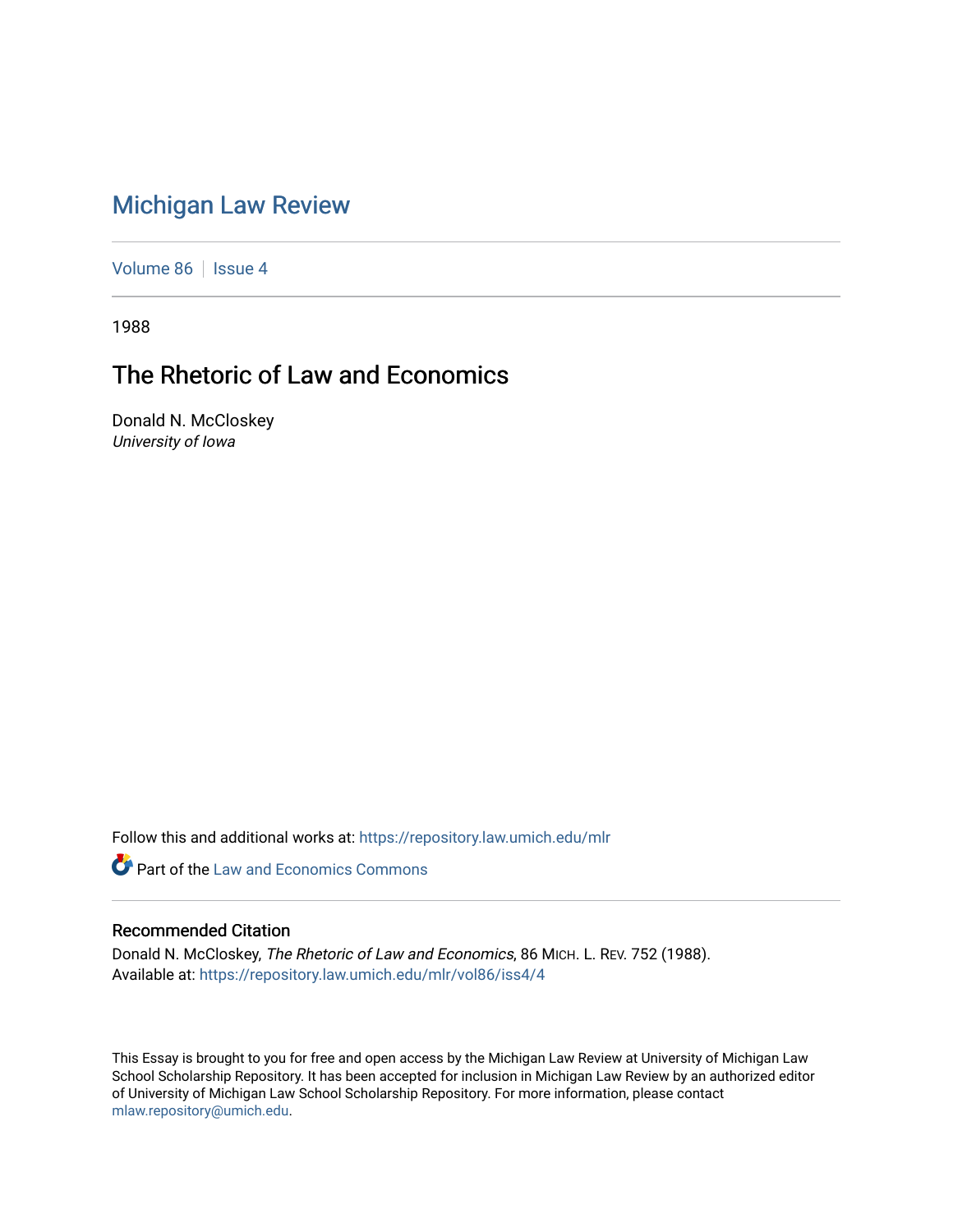#### **.ESSAYS**

## **THE RHETORIC OF LAW AND ECONOMICS**

### *Donald N. McCloskey\**

Economics and law have contrasting rhetorics, which is one reason perhaps why economics has become influential in law. It is a new way of arguing, and lawyers are on the watch for new ways of arguing.

These "rhetorics" are not always bad. "Rhetoric" here is not merely ornament and trickery, but all persuasion, from arithmetic to moral character. We humans must decide what arguments we find persuasive. The lawyer's appeal to stare decisis or the economist's claim to scientific status are rhetorical acts, good or bad. I want to argue that economics is a sweet science, but the rhetoric of science in economics is mainly bad, not least because it makes lawyers feel like unscientific imbeciles.

Economics, like mathematics, thinks it uses no rhetoric but logic. One takes premises that someone else is willing to grant and then "proves" some theorem in the usual ways, by construction or by contradiction. The ways of proof are individual, gripping the mind of the individual reasoner. At their most social they are only dialectic (Greek: pick out; converse)  $-$  which is the classical name for logic, not "dialectic" in the open sense of Hegel. Dialectic does not view itself as social. Plato's dialectic needs only two people, a victim and a Socratic arguer. Society or culture does not matter for the argument; or so it seems. One could reason logically or dialectically on a desert island, with Friday standing there to nod his head in admiration and say from time to time "panu ge, Sokrates." Economists believe they use Robinson Crusoe reasoning.

Socrates described it with the word *elenchos* — the individual refutation, the *reductio ad impossibile. Elenchos* first meant in Greek "dishonor" or "disgrace," especially by speech. The rhetoric of the "compelling" proof is not gently "persuasive," as in Latin *persuadeo*  from the same root as "sweet." On the contrary, it is authoritarian, browbeating, shaming, anything but sweet. As James Boyd White

<sup>\*</sup> Professor of Economics and History, University of Iowa. B.A. 1964, Ph.D. (Economics) 1970, Harvard. - Ed. An earlier version was presented in March 1986 as the Sunderland Fellow Lecture at the University of Michigan Law School. I thank the Law School for its indulgence. I thank James Boyd White for his comments on a written draft, and the participants in a seminar at Washington University in late 1987 for wise suggestions.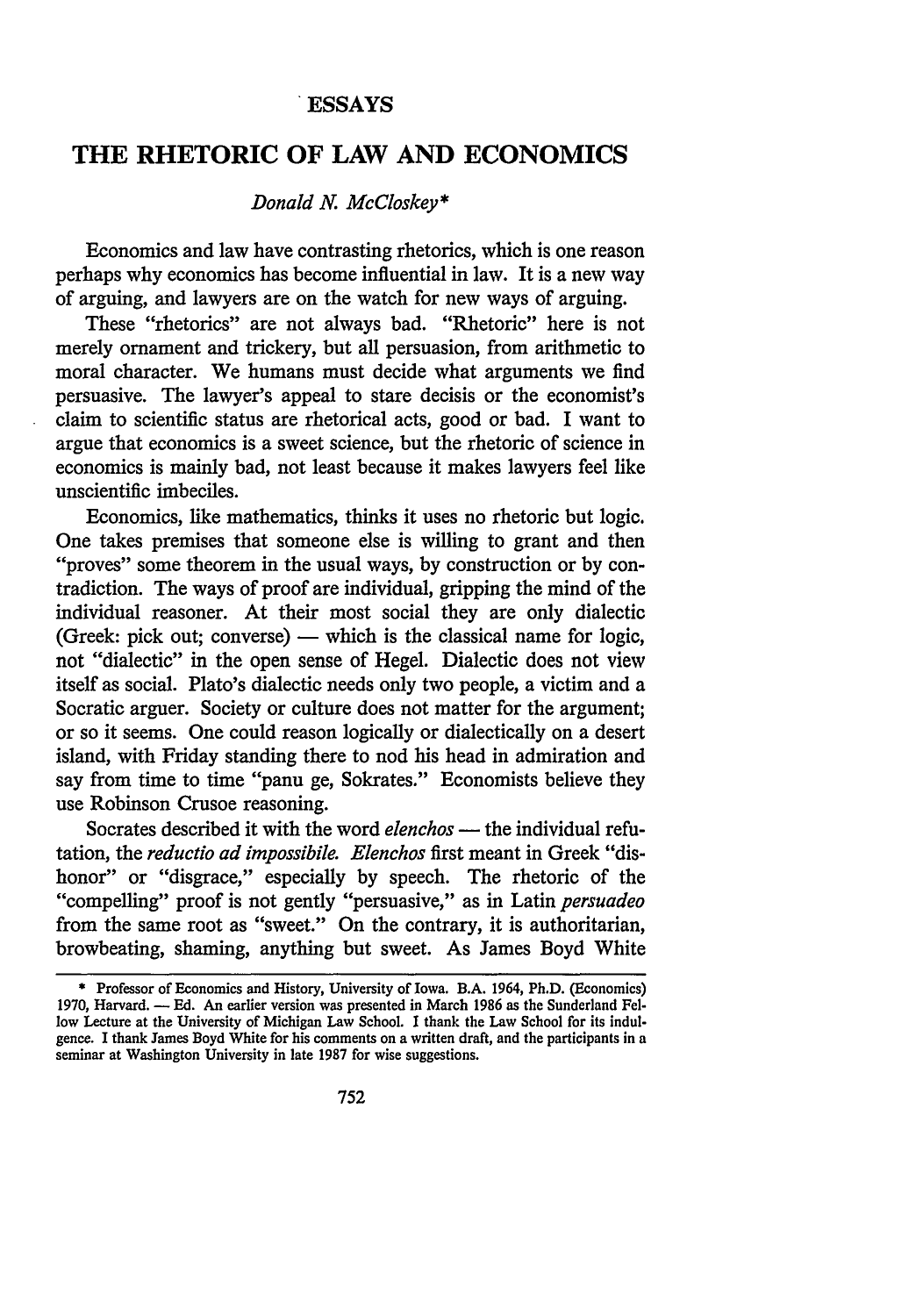says of the *elenchos,* "What matters between us is not the other witnesses who can be brought forward to support your view or mine but whether you can make me your witness or I can make you mine."<sup>1</sup> In legal terms the *elenchos* is cross-examination, to be contrasted with evidence of third parties or appeals to rules of law.

An example of logical, Robinson Crusoe reasoning, classical in every sense, is the proof that the square root of two cannot be calculated as the ratio of two integers. The victim examines the proof. After some quiet thought she surrenders to its force, or surrenders at least if she accepts the law of the excluded middle. Likewise in economics the proof of the existence and stability of competitive equilibrium or the proof of the rationality of altruism appears to be a piece of logic. If you grant me this or that assumption I can force you to testify against your own doubts that economies work as the economists say. The *elenchos* is formal logic.

The law, by contrast, if not always the scholarship of lawyers (although the two seem to be models for one another), uses what I shall call for a moment *"social* reasoning." That is, it uses reasoning that makes essential use of our position as members of a community. It is not Robinson Crusoe logic but so to speak Boulean logic, to be used in the Boule, or Council, at Athens. The most obvious example of Boulean logic in the law is the use of witnesses, strictly irrelevant to the operation of the other, dialectic logic (in which it is not supposed to matter in the proof that a reliable witness *says* that the square root of two is irrational). There are other cases, as I shall note in a moment, most especially the heavy use of analogy in the law. One could call the social discourse, as Socrates and Plato did, "rhetoric." The rhetor in Greece and Rome was above all a lawyer. The descendants of the rhetors are professors of English, communications, and law.

So economics claims to be "dialectical" in the 6reek sense ("logical" in the modem sense), but law is "rhetorical."2 One could demonstrate  $-$  dialectically or rhetorically  $-$  that economists consider themselves bound only by dialectic, while legal scholars and judges consider themselves bound by rhetoric. It is noticeable that economists, even when talking about legal matters, will seize on the narrow-

<sup>1.</sup> J.B. WHITE, WHEN WORDS LosE THEIR MEANING: CONSTITUTIONS AND RECONSTITU-TIONS OF LANGUAGE, CHARACTER, AND COMMUNITY 102 (1984).

<sup>2.</sup> I apologize for the laymanly mixing up of law in courts with law in books and in the minds of legal scholars. The word "law," unlike the pair "economics" and "the economy," has that maddening but suggestive ambiguity of the word "history," used to name the study of the thing as well as the thing itself. In "history" it is raised to a further level of confusion because the writings that are histories of events have themselves a history, as law has laws, though with the distinct name of jurisprudence.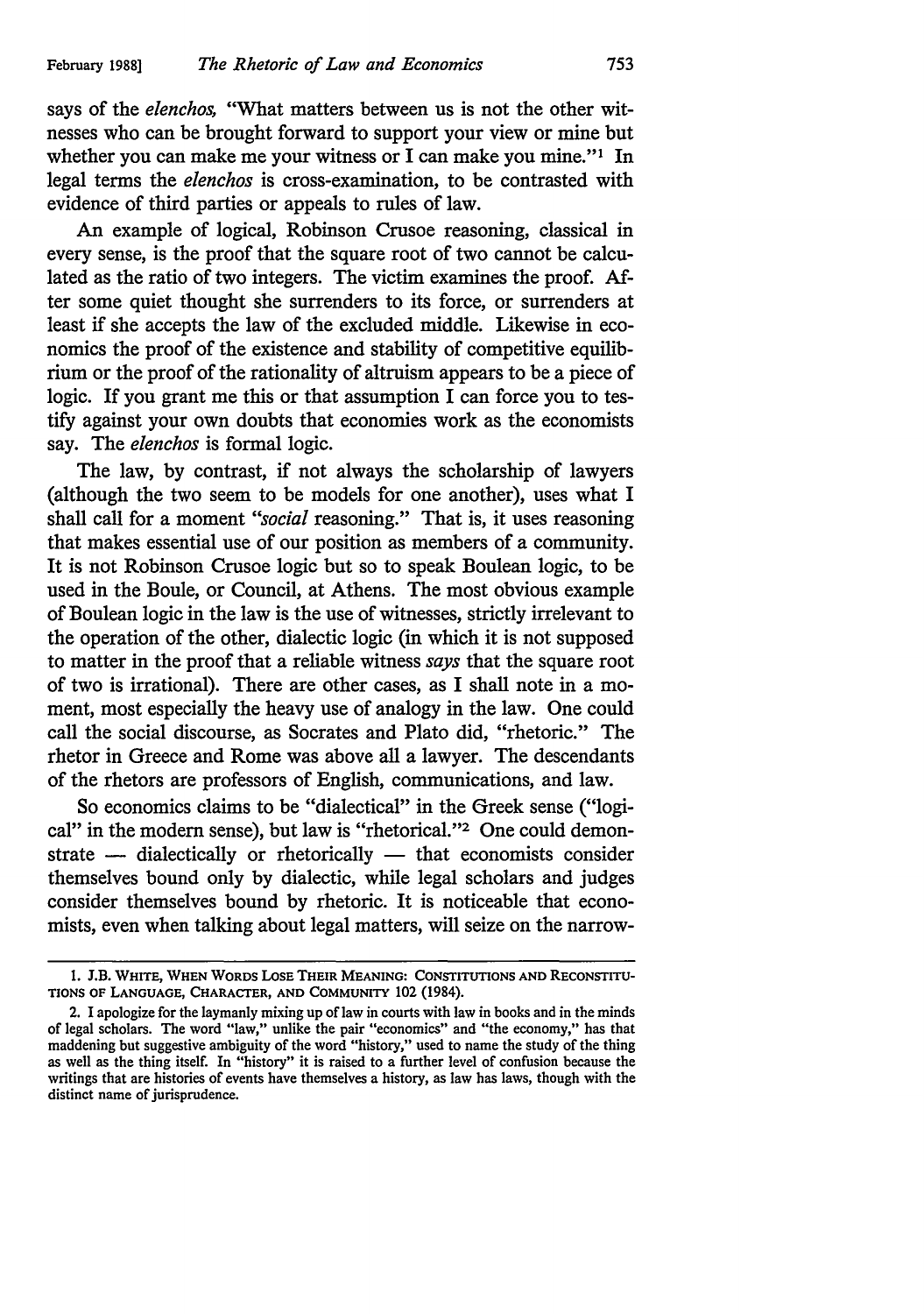est reasoning they can find, sidestepping many of the issues (by plea of nolo contendere) and stating their arguments as compelling "theorems." Lawyers, even when talking about economics, will argue any point, with any reasoning that seems persuasive, in a lawyerly way.3

The one sort of reasoning, then, I have called dialectical or logical, the other rhetorical or social.<sup>4</sup> Four points about these reasonings: First, as was just argued, the law is social. Second, the logical, Robinson Crusoe reasoning in our culture sneers at social reasoning. Therefore, third, economic reasoning sneers at legal reasoning. But, fourth, economic argument after all is social, too. I am arguing that we are all social reasoners together, we economists and lawyers. If economics is to influence legal scholarship it had better do so because the arguments are humanly persuasive (as, I must say, they commonly are), not merely because they satisfy some timeless criterion of scientific, logical reasoning.

In academic talk and in textbooks on logic the social reasoning that characterizes law is gathered under "Fallacies":

• The circumstantial *ad hominem* argument, for example, is the figure "practice what you preach." The personal circumstances of the mathematician, we would usually say in logic, are irrelevant to the persuasive power of his proof. But when an excellent economist at Yale who had testified in an antitrust suit was discovered by the opposition lawyers to have written to the contrary in a scholarly journal his troubles were more than intellectual. And it is of course common practice in the street as much as in the courts of law to try to undermine an argument by showing that the advocate or witness does not herself practice it. A doctor testifying in court against a cigarette company would not be a useful witness if she had to step down from time to time for a smoke.

• The *argumentum ad baculum,* the appeal to the cudgel, is the appeal to the force of jail or other punishment. No one will put you in jail if you speak against the irrationality of the square root of two, or even if you act on your speech by approximating the square root of two by a decimal. (One is reminded of the bill said to have been put before an American state legislature that would have rounded pi to 3.0 to make calculations easier.) But someone most assuredly will jail you

<sup>3.</sup> I am thinking of Richard Posner, Robert Bork, Guido Calabresi, Walter Blum, and Harry Kalven, Jr.

<sup>4.</sup> Modern philosophy makes a narrower distinction between formal and informal logic, for which see D. WALTON, ARGUER'S POSITION: A PRAGMATIC STUDY OF AD HOMINEM ATTACK, CRITICISM, REFUTATION, AND FALLACY (1985); and R. JOHNSON & J.A. BLAIR, LOGICAL SELF DEFENSE (1983).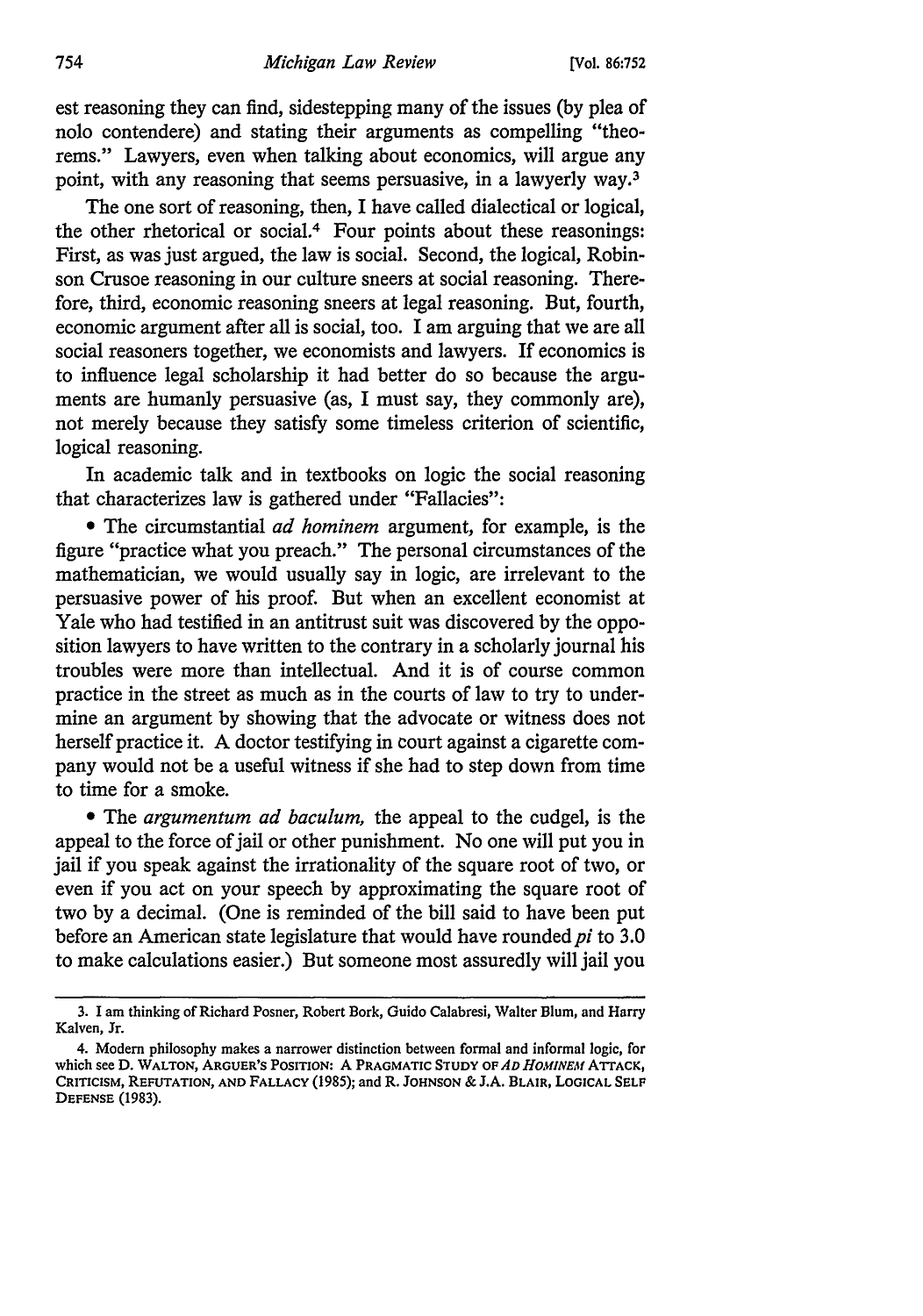if you speak up in court against the authority of a judge, or if you speak up in public against some economist in a libelous way. Again the argument is used differentially in the law as practiced and the law as studied. There are no jail sentences for errors in law reviews, although readers doubtless would favor three to five years of hard time for certain authors. But we have other sanctions, other cudgels against colleagues who violate the laws of scholarship  $-$  noting that the sanctions do not appear to work so well when challenged boldly, as recently by the Critical Legal Studies professors at fair Harvard. We certainly have sanctions against the students. So again law in the courts and classrooms uses "fallacious" reasoning.

• The *argumentum ad verecundiam,* "the appeal to reverence," is the argument from authority, the worst form of "mere rhetoric," at least by the canons of a rhetoric that makes first-order predicate logic the only reasoning. Robinson Crusoe logic says that it scorns authority, which recommends it to the fierce individualists of the West. No appeal seems to be permitted to authorities outside the affirmer and the contradictor. Yet the "fallacious" appeal to authority is obviously and properly effective in court, and only less so in law reviews. (The bizarre system of citation practiced in legal scholarship appears to be an appeal to authority, in a mass.) As *Coke on Littleton* says, *"Argumentum ab authoritate est fortissimum in lege,*" most strong indeed.<sup>5</sup>

• A related fallacy popular among lawyers is that witnesses and juries count, and even mere majorities of these. The *argumentum ad populum,* by a majority of good men and true, has no force in narrow logic, but great force in social reasoning. Socrates chides Polus for his lawyerly ways: My gifted friend, I reject your reasoning

because you attempt to refute me in rhetorical fashion, *as they understand refuting in the law courts.* For there, one party is supposed to refute the other when they bring forward a number of reputable witnesses . . . . But this sort of refutation is *quite worthless* for getting at the truth; *since occasionally* a man may actually be crushed by the number and reputation of the false witnesses brought against him. 6

To be sure, he may be crushed, as was Socrates. But considering that the aristocratic quest for certainty initiated by Socrates has not attained its object, some 2400 years into the program, it seems reasonable in the meantime to decide with numbers and reputations as much as with syllogisms. As Coke said, *''[o]mnis conclusio boni* & *veri judicii sequitur ex bonis & veris praemissis et dictis juratorum,*"<sup>7</sup> every

<sup>5. 2</sup> SIR EDWARD COKE, INSTITUTES OF THE LAWS OF ENGLAND; OR, A COMMENTARY UPON LITILETON 254a (19th ed. 1832) [hereinafter COKE ON LITTLETON].

<sup>6.</sup> PLATO, GORGIAS 471 E-472A (W.R.M. Lamb trans. 1983) (emphasis added).

<sup>7. 2</sup> COKE ON LITTLETON, *supra* note 5, at 226.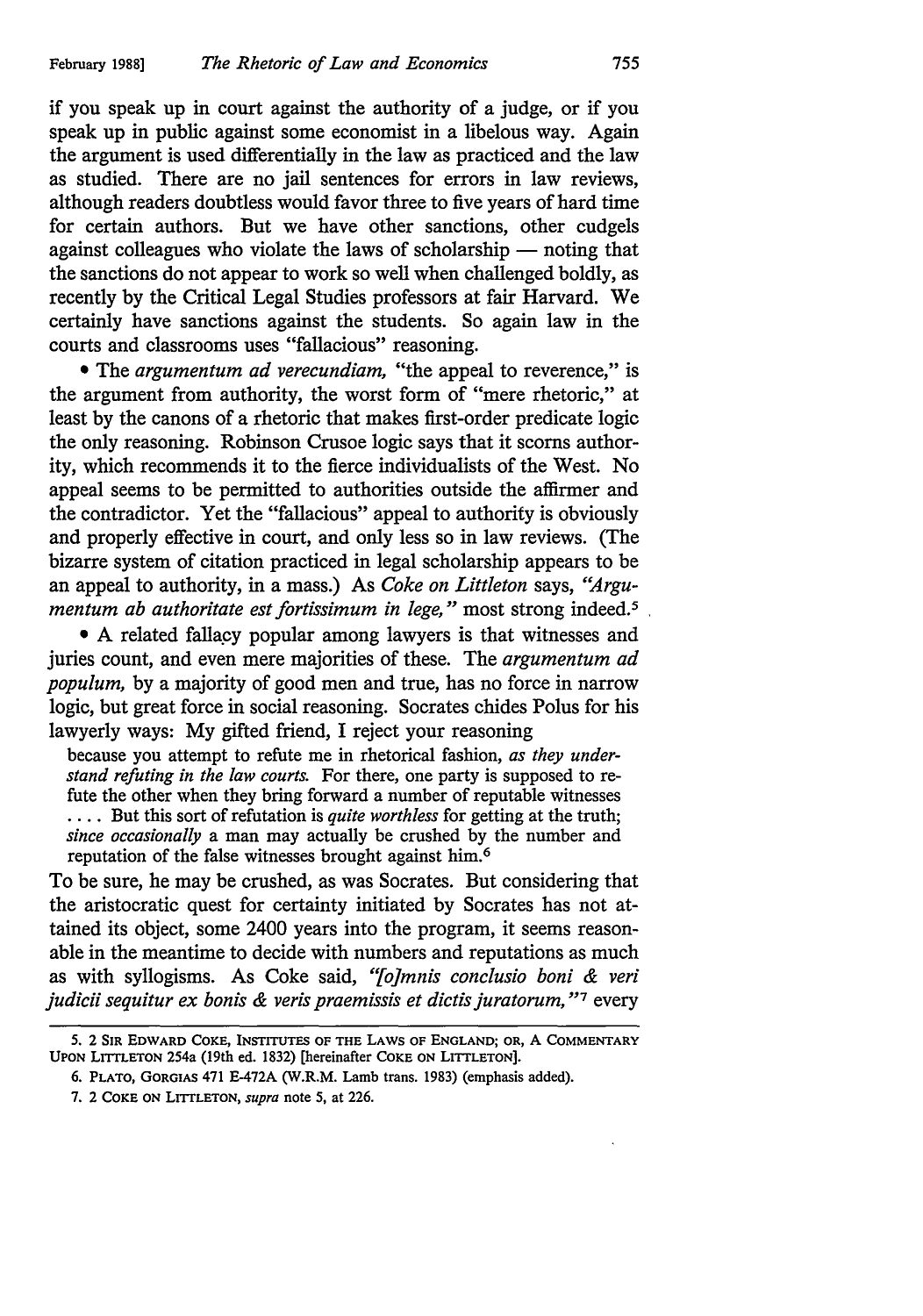conclusion of a good and true judgment follows from good and true premises, *and the sayings of jurors.* 

• Law and ordinary life — even ordinary academic life — are filled with "ethical appeals," that is, arguments from the *ethos* of the speaker, from his or her character. In formal logic it would seem ridiculous to claim that a good mathematician will do well to be a good person, or that if an economist is seen to be a bad man his economics will be rendered in some way doubtful. But ethical appeals are made daily in legal proceedings, as in life. It is often *not* irrelevant that a witness is a well-known fool or liar (even in formal logic if a Cretan says that all Cretans are liars we are in some difficulty). An expert witness is given special weight, and in legal scholarship the argument of someone without a law degree is suspect. As Coke said, *"cuilibet in sua arte perito est credendum,* " whosoever is skilled in his art is to be credited, and especially whosoever is skilled in the art of law. <sup>8</sup>

• The argument a fortiori involves often the fallacy of a missing premise, a premise furthermore which formal logic disavows: namely, that an order of rigor from minor to major governs the comparison of cases. In Talmudic argument it is called *kal ve-chomer,* the relation of weighty to trivial, the first two rules of interpretation in the systems of Hillel the Elder and of Rabbi Ishmael. Miriam spoke against her brother Moses, for which the Lord made her leprous. The question arose how long she was to be shut out from the camp. The Lord answered, "If her father had but spit in her face would she not be ashamed seven days? [A fortiori, then] let her be shut from the camp seven days, and after that let her be received in again."<sup>9</sup> As Moses Mielziner notes, "Here an inference is made from minor to major, namely, from a human father's to the Lord's disfavor."<sup>10</sup> He quotes *Coke on Littleton:* 11 *Quod in minori valet, valebit in majori; et quod in majori non valet nec valebit in minori*": What has force in a minor matter will have force in a major; and what does not have it in a major matter will not have it in a minor.

• Above all there is analogy, precedent. Analogy has no status in the simpler forms of logic that are usually taken as the very meaning of logicality. But analogy is obviously the very meaning of law, especially common law: Edward Levi was not saying anything startling when he remarked that jurists argue by "the controlling similarity be-

<sup>8. 1</sup> COKE ON LITILETON, *supra* note *s,* at 125.

<sup>9.</sup> *Numbers* 12:14.

<sup>10.</sup> M. MIELZINER, INTRODUCTION TO THE TALMUD 131 (1968).

<sup>11.</sup> *Id.* (quoting 2 COKE ON LITILETON, *supra* note *5,* at 260).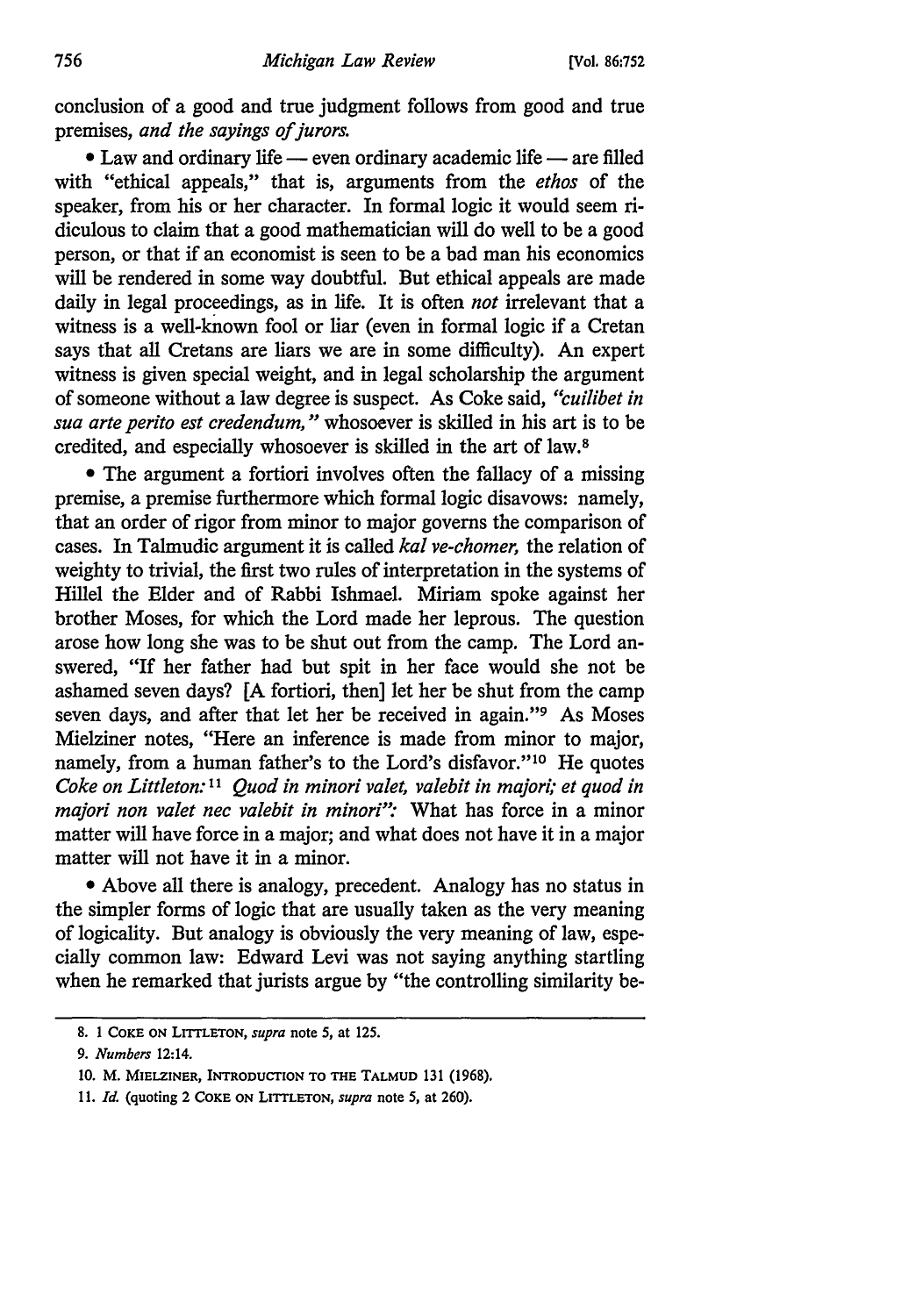tween the present and prior case  $\dots$ ."<sup>12</sup> Yet there is no syllogistic form, except perhaps in fuzzy sets, that goes "All beings *similar to*  men are mortal; Socrates is *analogous to* a man; therefore Socrates is *probably* mortal." To such logic-mongering Coke replied, *"argumentum a simili valet in lege," <sup>13</sup>*an argument from similarity is valid in law, however invalid it is said to be in logic.

One could go on. Take down a modem elementary textbook on logic — Copi's standard book, for example — and slowly read the section on "fallacies."<sup>14</sup> Try to ignore the authoritarian and dismissive rhetoric with which the philosophers treat the "fallacies," and ask yourself - Are these not in fact the usual forms of legal reasoning? Are they really all wrong, to be discarded in serious conversation? Or should we rather make distinctions between good analogies and bad, good arguments from authority and bad, good rhetoric and bad?15

However one comes out of that mental experiment it is clear why the reasoning that economists claim to offer the law has such prestige. The intellectual traditions in which lawyers are educated as undergraduates tell them that the ways of legal reasoning are "fallacious," and that the only really correct way to argue is logically, mathematically, dialectically, by *elenchos* on a desert island. Education before law school says that reasoning is a matter of "logic and evidence," defined in certain ways pleasing to René Descartes, a mathematician, and to Francis Bacon, a lawyer (though no friend to Coke's common law).

Though he practiced it, Bacon claimed to dislike the richly argumentative ways of Shakespearean England. He urged what T.S. Eliot called the dissociation of sensibilities, the severing of argument from personal experience. The unified sensibility in common discourse and metaphysical poetry was to be set aside: "the mind is already, through the daily intercourse and conversation of life, occupied with unsound doctrines,"<sup>16</sup> the "specious meditations, speculations, and glosses in which men indulge."<sup>17</sup> The Baconian mind would be a mirror of nature; at present "the minds of men are strangely possessed and beset, so that there is no true and even surface left to reflect the genuine ray

<sup>12.</sup> E. LEVI, AN INTRODUCTION TO LEGAL REASONING 7 (1948).

<sup>13. 2</sup> COKE ON LITTLETON, *supra* note *5,* at 19la.

<sup>14.</sup> *See* I. COPI, INTRODUCTION TO LOGIC 86-126 (1978).

<sup>15.</sup> *Cf* D. WALTON, *supra* note 4; w. BOOTH & M. GREGORY, THE HARPER AND Row RHETORIC: WRITING AS THINKING, THINKING AS WRITING ch. 13 (1987).

<sup>16.</sup> F. BACON, *The Great lnstauration, and The New Organon,* in FRANCIS BACON: A SE-LECTION OF His WORKS 327 (S. Warhaft ed. 1978).

<sup>17.</sup> *Id.* at 333.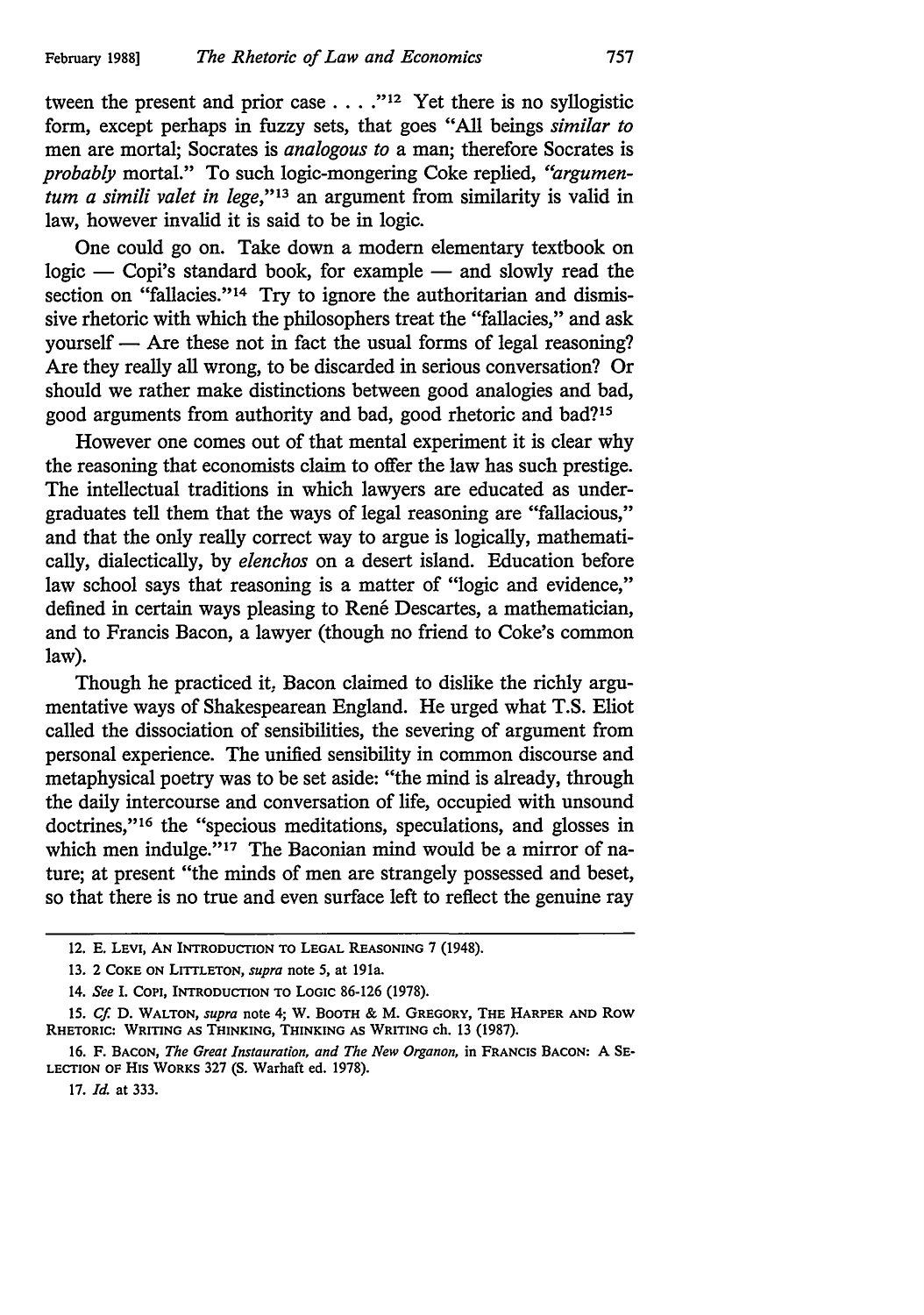of things."<sup>18</sup> The unassisted "human understanding is like a false mirror, which, receiving rays irregularly distorts and discolours the nature of things by mingling its own nature with it."19 The solution is to submit the mind to a machine, "not left to [the mind's] own course, but guided at every step, and the business done as if by machinery."20 In this way we will achieve "not pretty and probable conjectures, but certain and demonstrable knowledge."21 The imprisonment of the mind will set it free. "The understanding must not therefore be supplied with wings, but rather hung with weights to keep it from leaping and flying."22

As Amelie Oksenberg Rorty has remarked recently about Descartes, Bacon's assault on rhetoric makes an assault on itself, for he "found himself using the very modes he intended to attack."23 Descartes, too, was reacting to rhetoric, but "[d]espite his austere recommendations about the methods of discovery and demonstration, he hardly ever followed those methods, hardly ever wrote in the same genre twice."24 The same mischievous observation might be made of modern Cartesians and Baconians: namely, that a fuller rhetoric (which would use the "fallacies" when reasonable people were persuaded by them) is rejected in philosophy and economics by appeal to the very fallacies to be disallowed, such as an appeal to an analogy between a mathematical model and an economy or an appeal to an image of the human mind as a mirror. The antirhetoricians argue with an unexamined rhetoric against the rhetorical tradition.

After a general education dominated by the men of the early seventeenth century, the lawyer of the late twentieth century laboriously acquires nonetheless a richer way of arguing about product liability or criminal evidence, and tries not to worry too much when the way of arguing seems disjoint from her earlier studies of logic. But at length she is told by some smart aleck from the Economics Department that, after all, this legal thinking about economic or social matters is mere anecdote and tale-telling, not real science.

Economics participates in the false rhetoric against rhetoric. The prestige of the seventeenth-century program encourages the economist

<sup>18.</sup> *Id.* at 317.

<sup>19.</sup> *Id.* at 336.

<sup>20.</sup> *Id.* at 327. 21. *Id.* at 329.

<sup>22.</sup> *Id.* at 364.

<sup>23.</sup> Rorty, *Experiments in Philosophic Genre: Descartes' Meditations,* 9 CRITICAL INQUIRY 545, 548 (1983).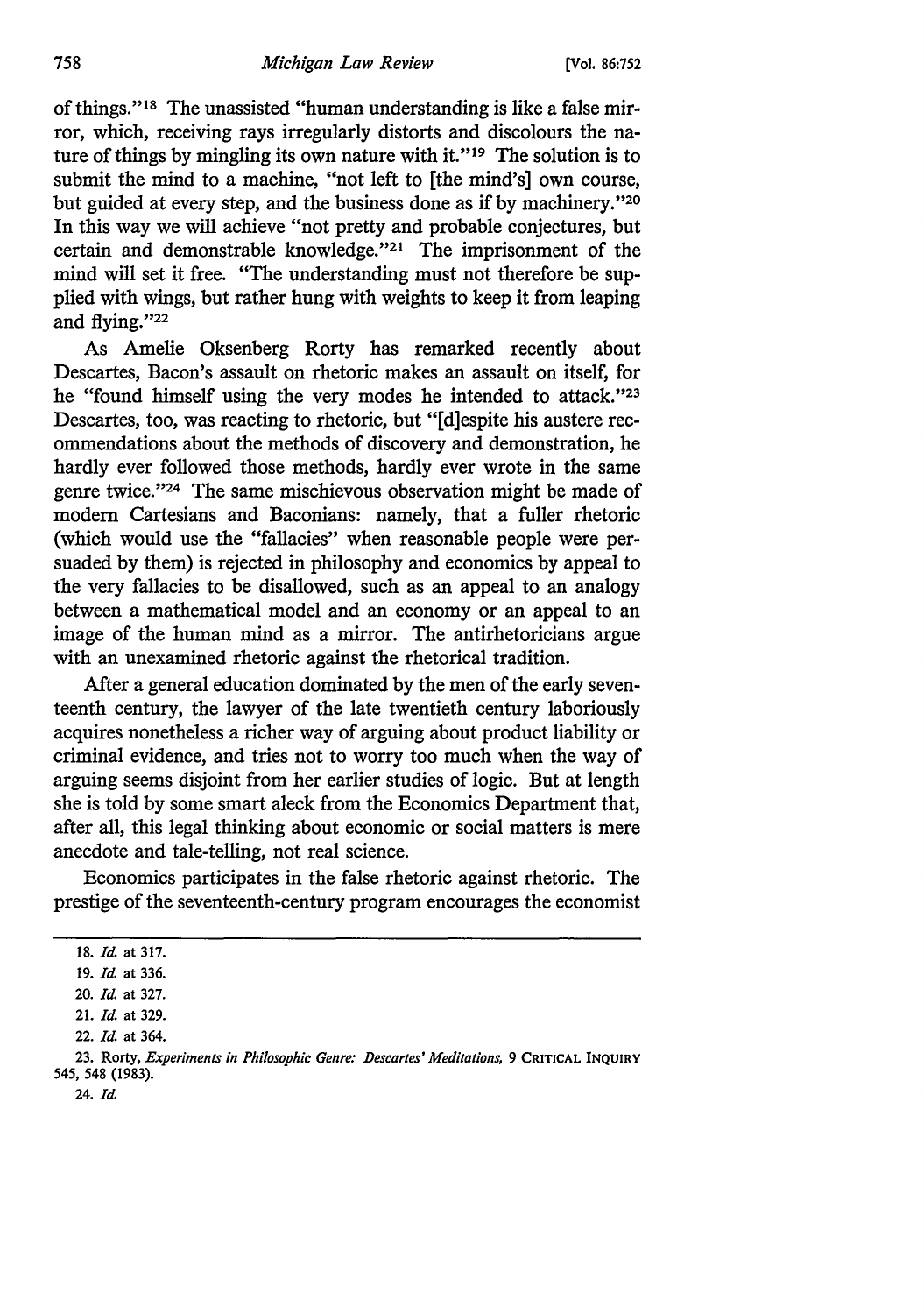to sneer at legal reasoning, on the grounds that legal reasoning is social

and rhetorical, not the splendid Robinson Crusoe reasoning we are all so thankful for and use so seldom. Yet the economist is vulnerable to rhetorical attack, in particular the *tu quoque* (so's your uncle) and the circumstantial *ad hominem* (put your money where your mouth is). Economic reasoning, too, is social and rhetorical. So's your economics teacher. Economics itself uses intensively the "fallacious" figures of speech. Economist, know thy own rhetoric.

Economics, which claims officially to argue by logic alone, appealing to Robinson Crusoe sitting in his cave, in fact argues also in the social way. Indeed, the only reason for making the distinction between narrowly logical, Crusoe reasoning and social, rhetorical reasoning is to throw over the distinction itself, to throw over the prejudice that reasoning must be something more transcendental than honest participation in a community of speech and other laws. To coin a phrase, the prophecies of what the court of informed opinion will do are what I mean by reasoning.

It is always so. The interpretation and use of "logic" will always depend on the culture. My ten-year-old daughter had a textbook published by Midwest Publications in Pacific Grove, California, called *Mindbenders,* little puzzles in well formed formulas. As in the game Wff'nProof, reasoning is identified with logic. The young minds are to be bent towards deduction, learning for instance a great deal more than one would care to know about the possible arrangements of first and last names. The educators at Midwest Publications, however, know they are dealing with children and know they must make explicit the rhetorical premises of the logic. The section entitled "General Comments About Clues" urges the children to

Think of standards which are generally acceptable to U.S. society as a whole. Use common sense and context in deciding what the clues mean. ... Assume that only males have male names.... [I]f John went on a date with Abbott, assume . . . Abbott is a female, since it is not generally acceptable for a male to "date" a male.

The point has been made well by Richard Harvey Brown, citing Garfinkel's detailed studies of reasoning in jury rooms. He notes that logic, procedure, rationality are not available before a trial, simply to be applied. They emerge. "Thus rationality, rather than being a guiding rule of individual or social life, turns out to be an achievement  $-$  a symbolic product that is constructed through speech and actions that in themselves are nonrational."25 Perhaps it is not so much nonratio-

<sup>25.</sup> Brown, *Reason as Rhetorical: On Relations Among Epistemology, Discourse, and Practice,* in THE RHETORIC OF THE HUMAN SCIENCES 194 (J. Nelson, A. Megill & D. McCloskey, eds. 1987).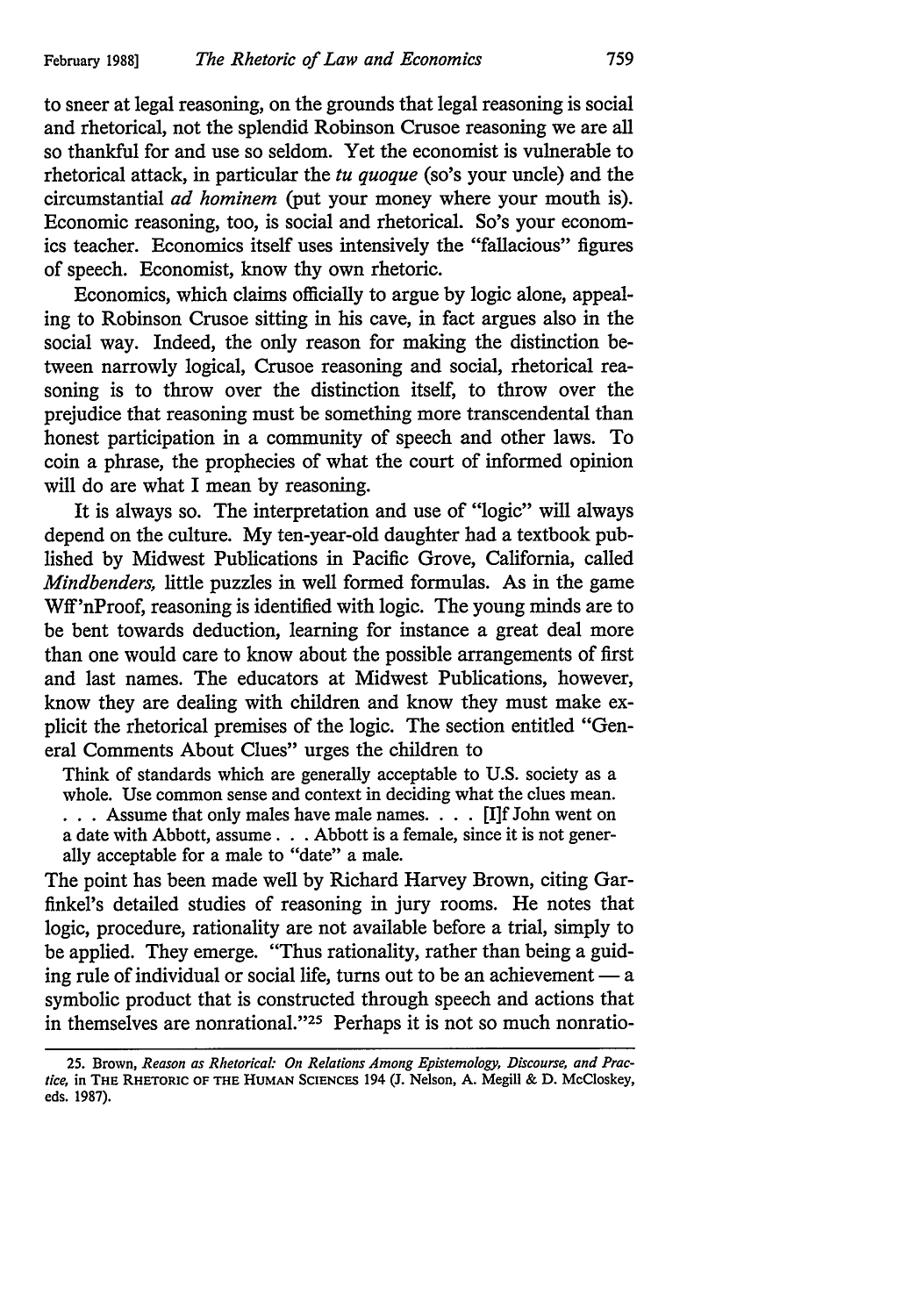nal as a-rational, or entailing a rationality more complex than fits comfortably on a  $3 \times 5$  card.

An example of the point turning back on economics itself is socalled "rational expectations." The argument is that the economy anticipates on average whatever can be profitably anticipated by economists. That is, the economy is nobody's fool. In particular, it is not the economist's fool. An economist cannot predict the interest rate, for instance, because other and better informed participants in the bond market have every incentive to predict it before the economist does. You see, if the economy is nobody's fool it is not as easy to manipulate as we once thought.

Most economists who have come recently to respect this argument (and I am one of them) think they respect it on mathematical and econometric grounds. Yet the real reason they do, when they do, is that it is an argument from circumstantial *ad hominem.* Like most economists I consider such an argument to be powerful. But in the way of *ad hominem* arguments it is less impressive to outsiders. The argument is The American Question: if you're so smart, oh economist who thinks the economy is a fool, why ain't you rich? An economist who could predict interest rates would be fabulously wealthy. Such a one would make Ferdinand Marcos look like a Bowery bum. No economist is fabulously wealthy (an exception was Otto Eckstein, but he got wealthy by *selling* the alleged predictions, not by acting on them). Therefore no economist can predict interest rates. Therefore the economy does as well as professors do in prediction. Q.E.D.26

So economics uses rhetoric. That is an imprecise way of putting the matter. Only partly do we "use" rhetoric. As Coleridge said, we do not speak the language; the language speaks us. There is no way to be "nonrhetorical," to stand entirely outside the traditions of argument and "use" rhetoric to "communicate" the "substance" of argument. Plato imagined a point on which to stand outside of human discourse. He assaulted the law professors of his day (by the name of sophists) because they said that man, not God, was the measure of man's sayings. His portrayal of the sophist/lawyers is still credited by the sort of reader who gets his evidence about women and the Midwest from H.L. Mencken. Rhetoric, to repeat, is not merely the ornament one adds into the speech at the end, and it is not necessarily dishonest. It is the whole of argument — its logic, its arrangement, its appeals to authority, its passion, its pointed lack of passion, its audience, its pur-

<sup>26.</sup> *Cf.* Mccloskey, If *You're So Smart: Economics and the Limits of Criticism,* AM. SCHOLAR (forthcoming).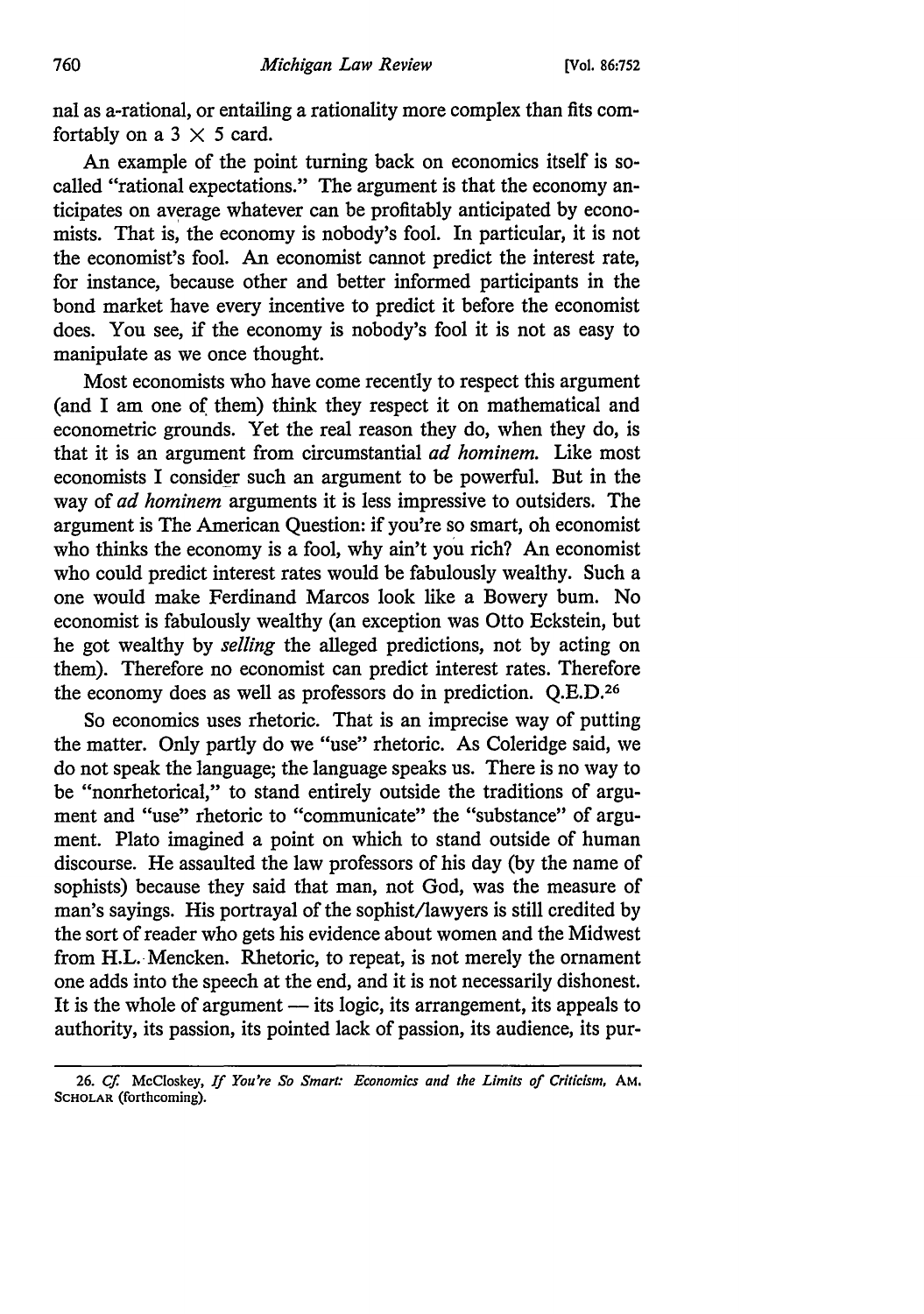pose, its statistics, its poetry. Of course economics, and therefore law and economics, will be "rhetorical."

You can see this in any passage taken at random. I take this one, very obscure:

Our survey of the major common law fields suggests that the common law exhibits a deep unity that is economic in character. . . . The common law method is to allocate responsibilities between people engaged in interacting activities in such a way as to maximize the joint value . . . of the activities. . . .

... [T]he judge can hardly fail to consider whether the loss was the product of wasteful, uneconomical resource use. In a culture of scarcity, this is an urgent, an inescapable question.27

Look at these words as a piece of scholarly poetry. Go back to your freshman English course and read them for their effect. Recall that reading a poem for its effect is not a hostile act. Unhappily, there is a rhetoric of rhetoric in its usual sense, of hostile debunking. We point with a smirk to the President's "heated rhetoric" and are well satisfied with ourselves for having unveiled his nasty tricks. But literary criticism has a deeper and more sympathetic function. Scrutinizing a text is not necessarily hostile. Indeed; I choose Posner in order to lean against the presumption of hostility, because I am largely persuaded by his arguments, the more so because he taught himself economics and ancient Greek as an adult.

The argument in the passage is carried in part by the equivocal use of economic vocabulary: "allocate," "maximize," "value," and "scarcity" are technical words in economics, with precise definitions, but here they are used also in wider senses, to evoke a sense of scientific power, to claim precision without necessarily using it. The sweetest turn is the use of "uneconomical," which is not in fact a technical word in economics, but encapsulates the argument that judges follow economic models because to do otherwise would be "wasteful." The "economical/uneconomical" figure of speech supports the claim that economic arguments (arguments about scarcity) are pervasive in the law, hammering it home by treble repetition (technically, *commora*tio): first in this word "uneconomical"; then in the reference to a culture of scarcity (a nice echo of "a culture of poverty," that, from the other side of the tracks); and finally in the repetition of "urgent, inescapable."

People involved mutually in automobile accidents or breaches of contract are said to be "engaged in interacting activities." The inter-

<sup>27.</sup> R. POSNER, EcONOMIC ANALYSIS OF LAW 98-99 (1972).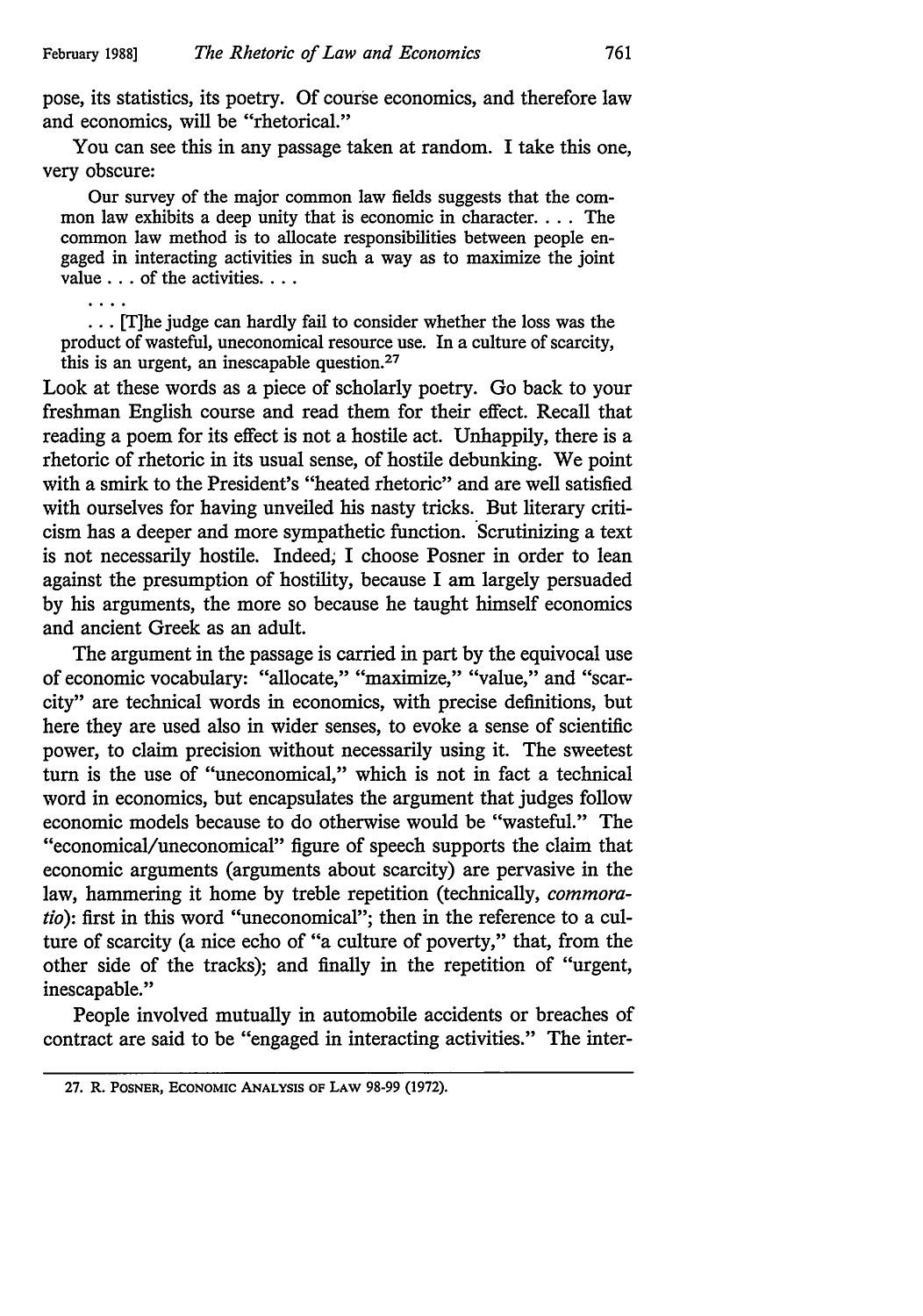action, however, does not extend to the political or moral systems of the society. A rancher and a railroad "interact," but a judge does not "interact" with people who think that big enterprises like railroads are blameworthy. A vocabulary of "engaging in interacting activities" makes an appeal to the character of scientist or observer (technically, as I have noted, an "ethical" argument). It sounds clinical. But it carries with it a philosophy of community. The words matter to the argument. Style is substantive.

Again, the passage uses the metaphor of "deepness" in unity, as do other arguments trying to change the way we categorize the world. A critical legal theorist will tell you that the "deep" structure of law is an apology for capitalism. The legal economist will tell you, as here, that the "deep" structure is on the contrary a celebration of capitalism.

And so forth: one could in this way examine the texts of law and economics rhetorically, asking who are its implied readers, what genres it draws on and creates, whether there is a text in this class.

Finally, then, I've done it. You've been waiting all this time for me to say something impolite about my friend Richard Posner and other devotees of law and economics. To lay out his prose this way is certainly impolite. After all, that's what "rhetoric" means, right? "Rhetoric" means sneaky words. Those economists and their fellow travelers use "rhetoric," don't they, while the good guys use simple logic and evidence? Right? O.K.?

No: Wrong. Not O.K. If you still have these rhetorical expectations I have not been making myself clear. "Rhetoric," the way I have been using it here, and the way it is increasingly used in such conversations, as it was used anciently, is not necessarily *bad* talk. The badtalk rap, I have noted, was hung on rhetoric by Plato. Plato was such a good advocate  $-$  such a good rhetorician when making merry of rhetoricians, as Cicero put it  $-$  that rhetoric was banished from the more elevated parts of the conversation of mankind for two thousand years, and especially in the past three hundred.

Rhetoric reached its nadir of prestige in the 1930s and 1940s, when it became virtually another word for irrational anger and state propaganda. In her little introductory book of 1943 on logic, L. Susan Stebbing orated angrily against the orator, whose aim, she said, "is to induce belief at all costs" and whose "appeal is not to reason but to uncontrolled emotion, not to considerations logically relevant but to prejudice."28 At a time when Axis armies were still occupying large parts of Russia and the Pacific, and seemed to have gotten there in

<sup>28.</sup> L.S. STEBBING, A MODERN ELEMENTARY LOGIC 160 (1943).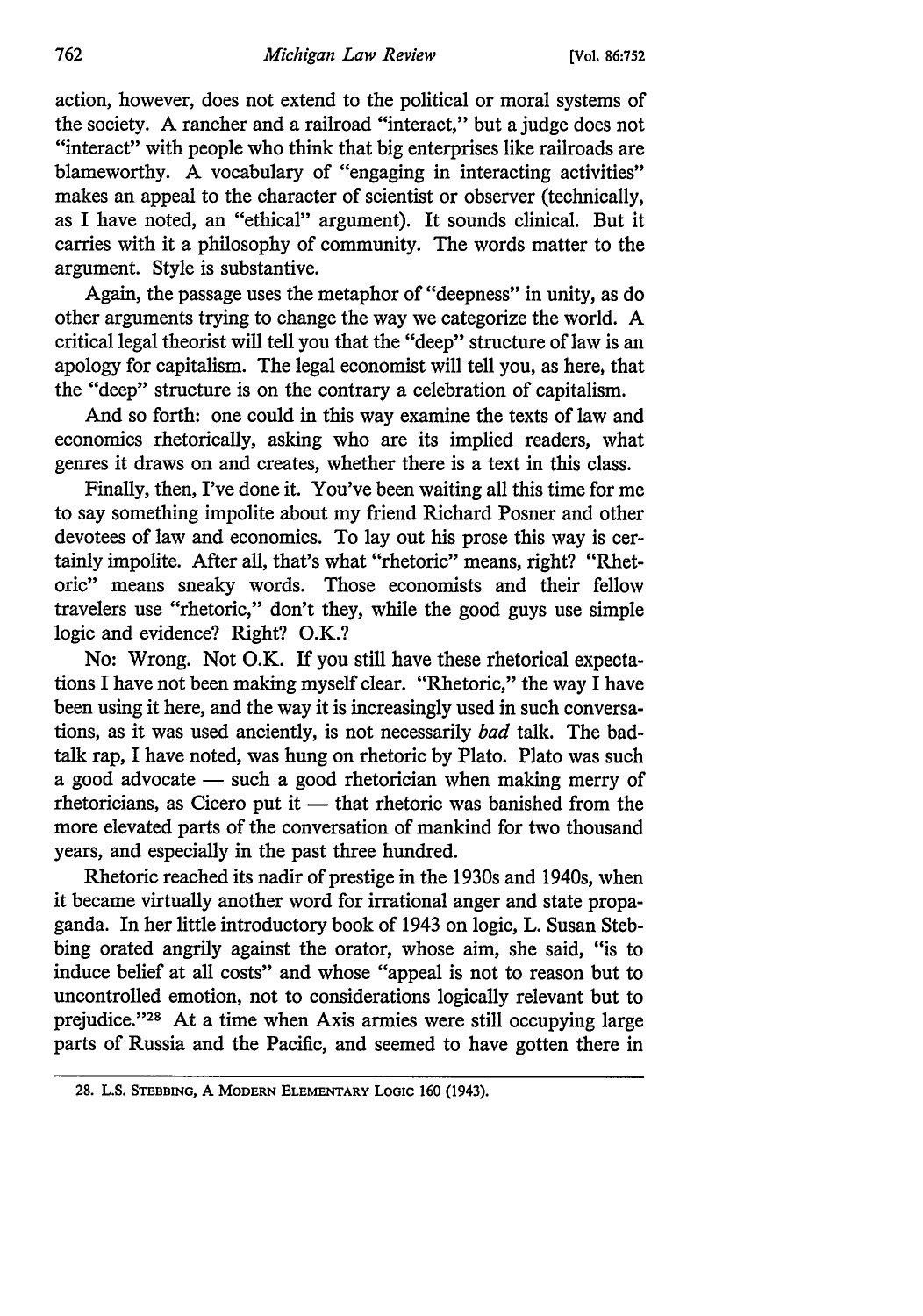part by manipulating public opinion, one can excuse Stebbing's *anaphora, indignatio, antirhesis,* and other uncontrolled emotion directed against uncontrolled emotion. But it must be evident that badness in talk is a result of being a bad person, like Hitler or Tojo, not a result of using a bad method. Good or bad, we all use rhetoric. Law is rhetoric. Economics is rhetoric. Mathematics is rhetoric.

So I'm not saying that Posner is uniquely "rhetorical" in the way he writes. That is not the point of looking closely at his passage. The point is merely that we are all rhetorical, the most sober and antirhetorical among us.

Rhetoric is not a fault to be overcome. On the contrary, the rhetoric of the field called law and economics is unusually healthy, at any rate if the field is viewed from economics. There are fields of economics in which the examination of evidence counts for little (such as international trade) or in which certain styles of argument are discouraged without proper airing (such as macroeconomics). It will be shocking for the enemies of law and economics to hear this, but an economist reading in the field is delighted by the breadth of the reasoning to be found there. It reminds him of economic history. Both are hybrids in which economists try to contribute to a radically different field, and so change economics. In trying such a difficult feat they find themselves adopting some of the foreign rhetoric. You will find that economic historians are nearly the only economists serious about the birth of institutions. Likewise, economists in law and economics are nearly the only economists serious about the adult life of institutions. It is by blending rhetorics that law and economics achieves its best work. And the work is good for economics, giving it a model of cumulative work in science. Two cheers for the rhetoric of law and economics.

That is not, however, to say that I do not have something a little impolite to say about Posner and company, admirable though they are. For all their breadth acquired from law they might well rein in one of their rhetorical practices taken from economics — their use of the scientistic appeal. The particular variety of scientism that tempts law and economics is "positive economics." Most mainstream economists subscribe to it, though it is at present on the defensive, especially in econometrics.

Incidentally, I do not believe Posner is personally to blame for such philosophical misdemeanors. Through no fault of his own he fell into bad company on the south side of Chicago  $-$  a compassionate argument that I am sure he now applies from the bench when dealing with other young men gone wrong. The bad company was George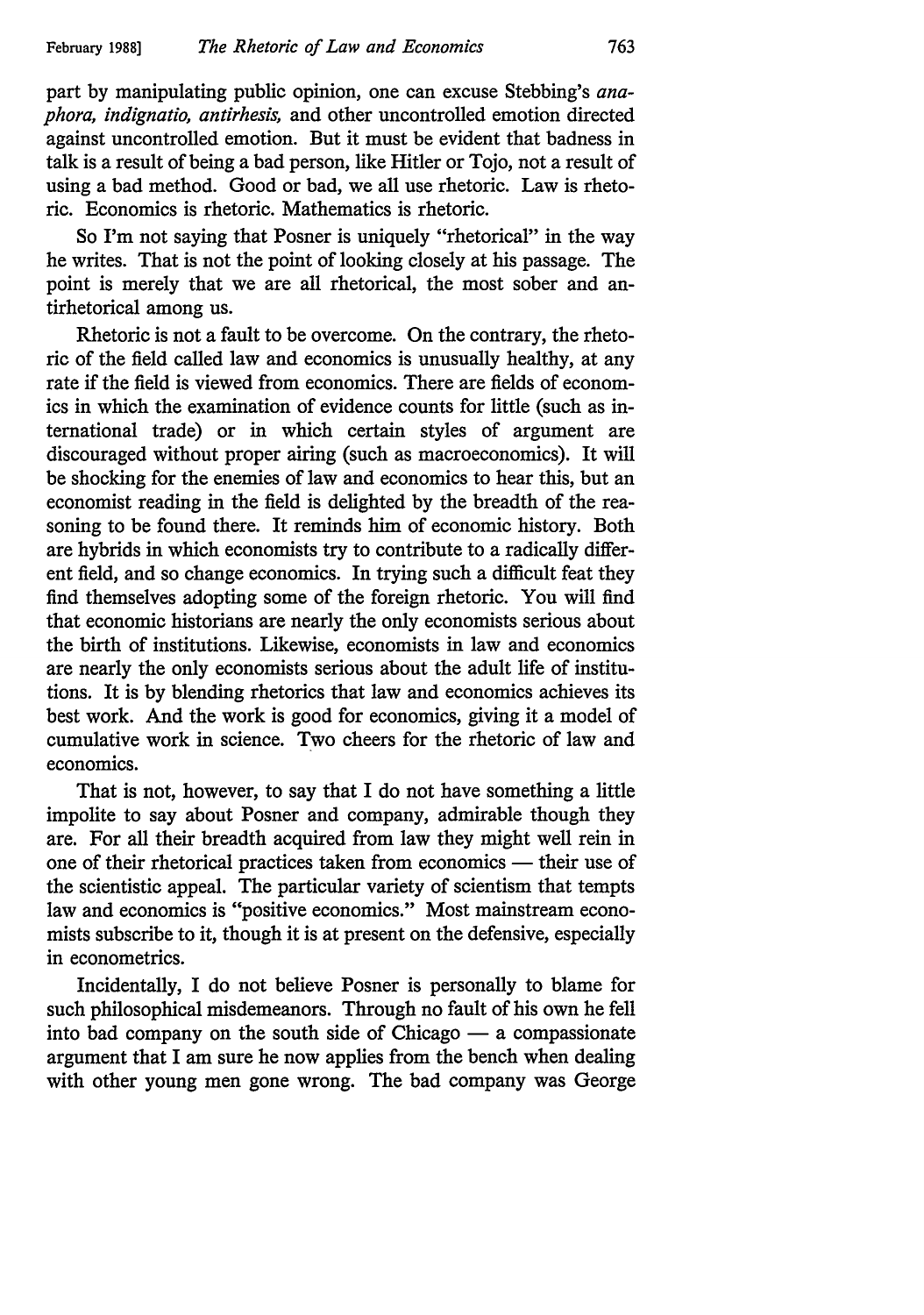Stigler, a very fine economist who leads the philosophers of positive economics. Stigler never quite succeeded in shaking all the legal sense out of Posner.

Stigler and other methodologists who huddle around the corpse of logical positivism have succeeded better in overcoming sense elsewhere in economics. Positive economics was useful for a time, up to about 1965, in forcing economists into a narrow program worth attempting. But it was and is a sort of voluntary imbecility, as the crystallographer and philosopher Michael Polanyi described it. It was the bad rhetoric that only a narrow range of reasoning is needed because only the narrow reasoning is properly scientific. The rhetoric has had a disastrous effect on scholarly standards in Chicago school economics (which I otherwise espouse, to my cost), and would have made such a career as Ronald Coase's impossible. Under such a methodology it does not matter whether an argument is rich or relevant or persuasive. We are to be nourished on certain scraps of utilitarian ethics, certain demonstrably irrelevant statistical tests, and certain rules of evidence enshrined in the oldest law books of positivism and behaviorism.

It is about time that we economists stopped limiting conversation by arbitrary philosophical rules: do not use questionnaires; consult only quantitative evidence; pretend to derive every "observable implication" from a higher order hypothesis. A Chinese sage was walking by the fish pond with his disciple. The sage said: "See how the fish play: they are happy." "But, honored one, how do you know they are happy? You are not a fish." "How do you know I don't know? You are not me." A ruder and more modern story makes the same point. A man and woman, strictly positivist and behaviorist in their intellectual lives, make love. The man says to the woman, "You enjoyed that ... did I?"

The rhetorical advantages of the positivistic move were two: first, it used the ethical appeal to the character of the scientist, a potent one in our culture. The rhetoric of the scientific paper since Newton has said "I am a scientist: give way." Positive economics simulates science, and shares in its prestige. The second rhetorical advantage was that, by reducing it to a set of rules remembered from a college course in the philosophy of science, the positivists made economic science dead easy. Positive economics asks only that the scientist produce observations "consistent with" his maintained hypothesis. Never mind how plausible or implausible the hypothesis may be on other grounds. The other grounds are ruled out of court. The problem with such narrowing of the rhetoric is that most observations of, say, the lay of the land are "consistent with" the hypothesis that the earth is flat.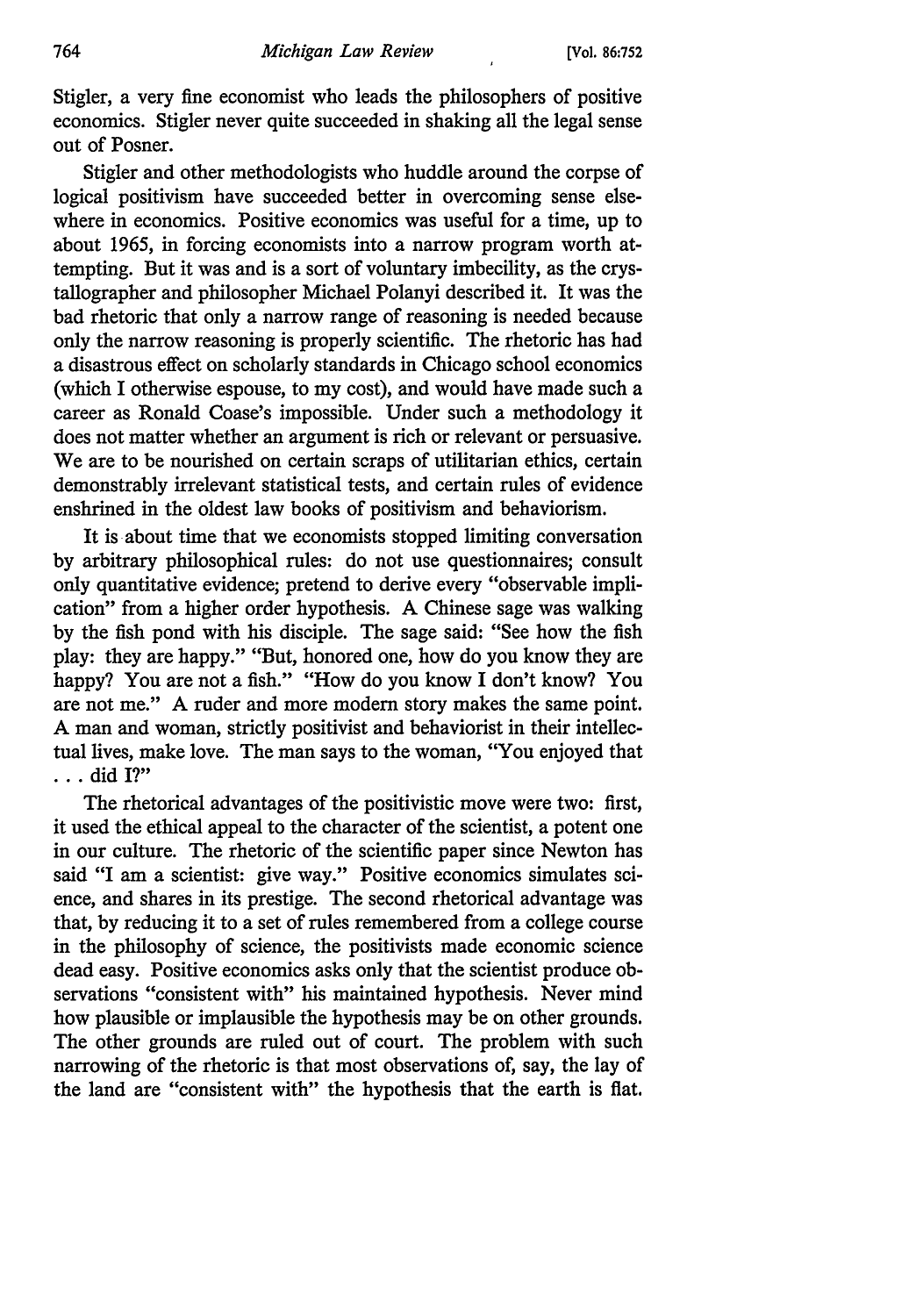Mere "consistency" is worth a look, to be sure, and is not to be scorned, but is seldom a powerful test.

Positive economics claims that it pursues high scholarly standards, staking out the lofty and desiccated heights of logic and measurement, pure Robinson Crusoe reasoning out of time and culture. But such techniques are easy, not hard. The standards of argument are made lower, not higher. Any fool can learn to set a first derivative equal to zero or to run the local regression package. The evidence accumulated on the point is conclusive. It is harder, as a logical and as an empirical matter, to range over both terrains, over the sweet valleys of persuasion and the peaks of proof. Positive economics urges economists to stick with the easy arguments. My regression coefficients are significant at the .01 level: don't bother me with ethics, analogy, testimony, or intellectual tradition.

Economics itself would expect easy arguments to encourage entry. That's what happened. Anyone can set up as an economic scientist: "Look, I have a coefficient here statistically significantly different from zero: promote me." Or, "Since my argument is merely that the common law behaves *as* if it were trying to achieve efficiency I do not have to inquire into the motives of judges or attorneys to prove it: promote me." Positive economics is a formula for publication. But unhappily it is not a formula for insight. As a distinguished Chicago economist, the late Harry Johnson, once put it: "[T]he methodology of positive economics was an ideal methodology for justifying work that produced apparently surprising results without feeling obliged to explain just why they occurred."29

You may wonder what all this has to do with the pragmatic matter of the fit of economics to law. Nothing of what I have said implies that it is a bad idea for lawyers to take seriously the conversations of economists. I offer my opinion - not worth much on this matter, and therefore not much of an argument *ad verecundiam* - that economic thinking has a great deal to give to legal thinking. Partly this is a market test. The consumers have spoken. In his Maccabean lecture on jurisprudence in 1981, Guido Calabresi reported the current opinion that law and economics was the only sure route to promotion and tenure.

More seriously, I do not see how a law school can get along without economists. (The weight of this remark would be reduced if I were to admit that I also do not see how a law school can get along

<sup>29.</sup> Johnson, *The Keynesian Revolution and the Monetarist Counter Revolution,* AM. EcoN. REV., May 1971, at 1, 13.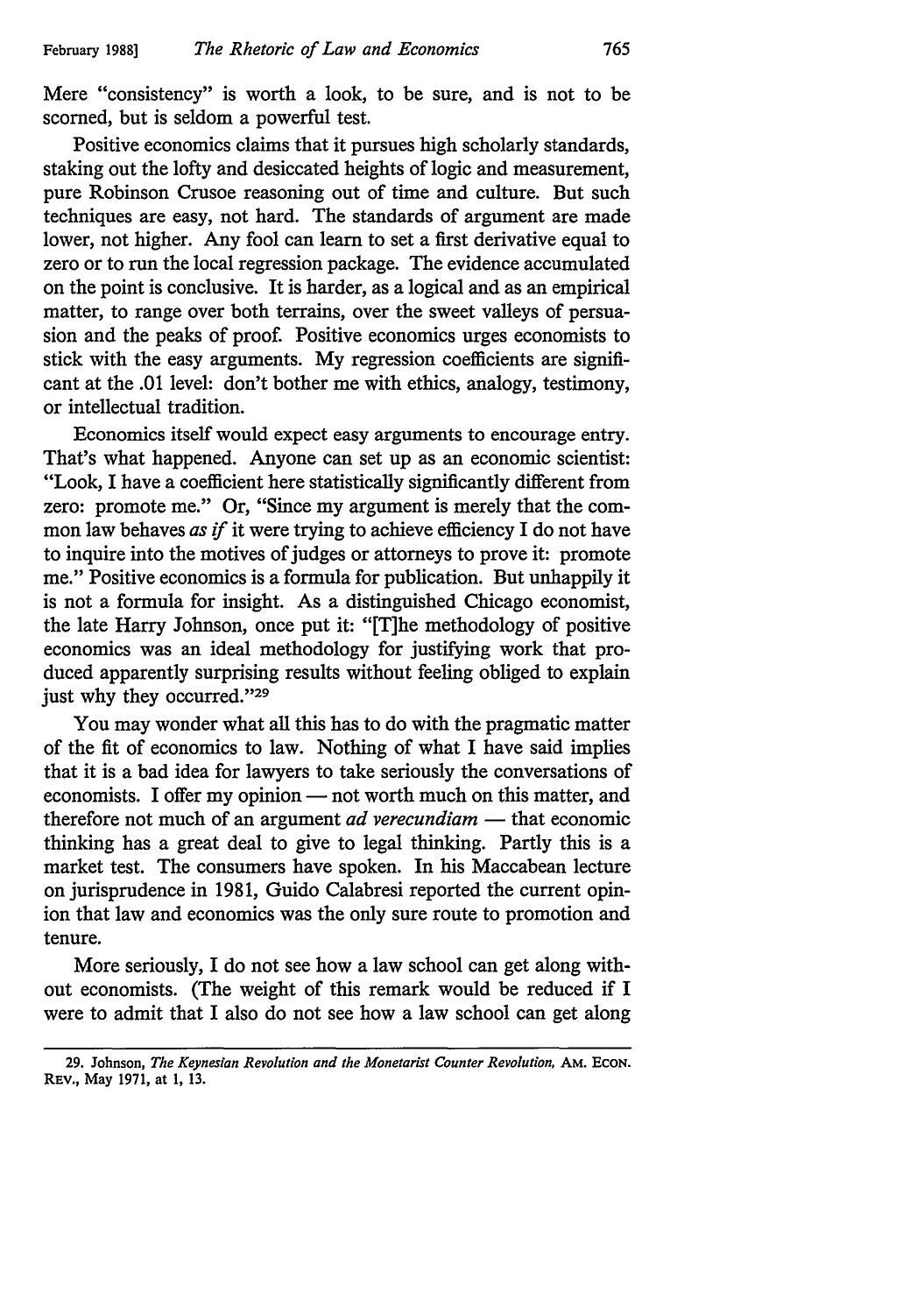without statisticians and historians and rhetoricians and accountants and sociologists and philosophers and English professors; so set aside that testimony.) Being self-conscious about the rhetoric of economics and being alert to its possible misuses is not a reason to abandon it. That economics can be misused, and for rhetorical purposes represented as a nonmoral science like meteorology, does not make it useless. As Aristotle said of rhetoric itself: "And if it be objected that one who uses such power of speech unjustly might do great harm, *that*  is a charge which may be made in common against all good things except virtue, and above all against the things that are most useful."<sup>30</sup>

Law deals much with economic matters. The law of torts has been much illuminated since Calabresi, Coase, and Posner spoke out loud and bold. To take another example, apparently remote and assuredly grisly, it is hard to see how one can think clearly about the use of body parts after death without at least considering the option of leaving the matter to economic forces and the right of a person to the residuary estate, so to speak, of his corpse.

So law and economics is a good idea, and anyway a successful one. Economics certainly has a lot to say to law. The other point, however, and my main one here, is that law has a lot to say to economics. A field law-and-economics that knew its own rhetoric would be a messenger from law to economics, too. Wayne Booth, a literary critic, wrote: "[T]he processes developed in the law are codifications of reasonable processes that we follow in every part of our lives, even the scientific."<sup>31</sup> So it is. In other words, the first and best thing that economics can learn from law is the breadth of reasoning necessary to make a believable case. If the noble science of the economy is to have an effect on the noble science of the law it must not achieve it by a specious rhetoric of authority, arguing that economic reasoning is especially scientific or objective or some other word from the philosophical ruminations of sophomores. Economics is "scientific" in the non-English meaning of "science" — systematic, thoughtful, wise. But it is not special. Its topics of argument are mainly the general ones, the topics of reasoning everywhere. Such topics are most apparent in that body of "slow motion" reasoning, as James Boyd White puts it, in the law.

\* \* \* \*

Justice Holmes said that law becomes more civilized as it becomes more self-conscious. Economics, and law and economics, could with

<sup>30.</sup> ARISTOTLE, RHETORIC bk. l, ch. 1, 1355b, at 23 (W. Roberts trans. 1954).

<sup>31.</sup> W. BOOTH, MODERN DOGMA AND THE RHETORIC OF AsSENT 157 (1974).